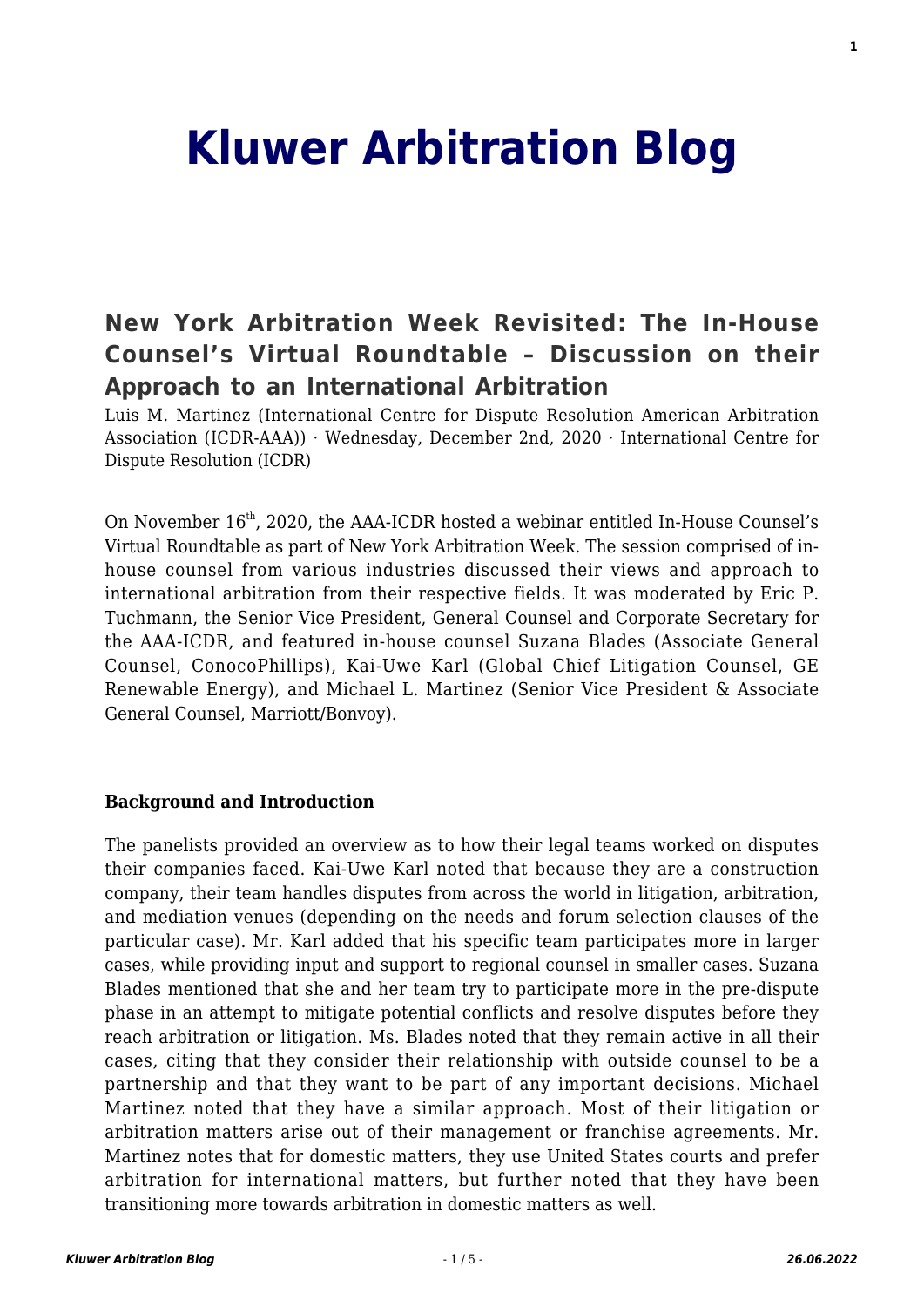When asked about selecting arbitration versus litigation, the panel's consensus was that it depends on the venue. For example, Mr. Karl noted that if they were asked to consider arbitration versus litigation in Switzerland, they would be willing to accept both. Ms. Blades agreed, citing her own example that they would be fine with litigation before the UK courts. She added that for domestic disputes in the United States they would opt for the courts as well, unless it involved relationships with long standing partners or if there were confidentiality concerns. Ms. Blades further noted that they opt for arbitration in international disputes. Eric Tuchmann noted that from the AAA-ICDR's perspective, the common hands-on approach favored by all panelists (as opposed to just handing these matters off to outside counsel) results in cases that proceed more efficiently.

#### **The Panel's Views on Arbitrator Selection**

When it comes to [selecting arbitrators,](https://www.kluwerarbitration.com/document/kli-ka-icca-cb17-16?q=selecting%20arbitrators) the panel agreed that arbitrator selection is probably one of the most important decisions and shared a common approach when using the party-appointed method. The panel further agreed that the aim is to find the best person for the case. In that regard, they also agreed that the first step was to reach a consensus with respective outside counsel on the arbitrator's characteristics they would be seeking for the particular matter. Ms. Blades mentioned that they work with outside counsel to receive a list of 5 or 10 names that fit their agreed upon profile and then narrow the list down from there, noting that it can be an intense process. For the panelists, the highly recognized arbitrator was not always important, as they noted each case is unique and prefer the right person for the particular dispute. Important attributes for a strong arbitrator include that the person is well regarded, has the ability to persuade the fellow tribunal members and able to be a "consensus builder," citing a preference for unanimous awards. The panelists also agreed on the need to ensure that the prospective arbitrators have the availability to dedicate the time that is needed for a case, and they all expressed their commitments to diversity when considering potential appointments. Eric Tuchmann noted that the panel shared the same commitment to diversity which is also shared by the AAA-ICDR and is certainly considered when it prepares its lists of arbitrators for the cases it administers. Additionally, when considering the appointment of the presiding arbitrator they considered strong case management skills and the ability to make tough decisions to keep the case on track as important characteristics.

Eric Tuchmann asked the panel about their experience with using the AAA-ICDR's list method for appointing their arbitrators. Ms. Blades mentioned that she had used the list and was a proponent of that process. She also noted that her company has had good experiences with the list, citing a comfort level with the work that the AAA-ICDR does by vetting and training the people on that panel so that they will wind up with a good choice. They have even duplicated the process in some ad-hoc cases. Messrs. Martinez and Karl shared similar approaches, stressing collaboration with outside counsel and their commitment to diversity.

Mr. Karl added that they also consider the type of dispute and its applicable law, as in many of their cases they lean towards a preference for an arbitrator with a civil law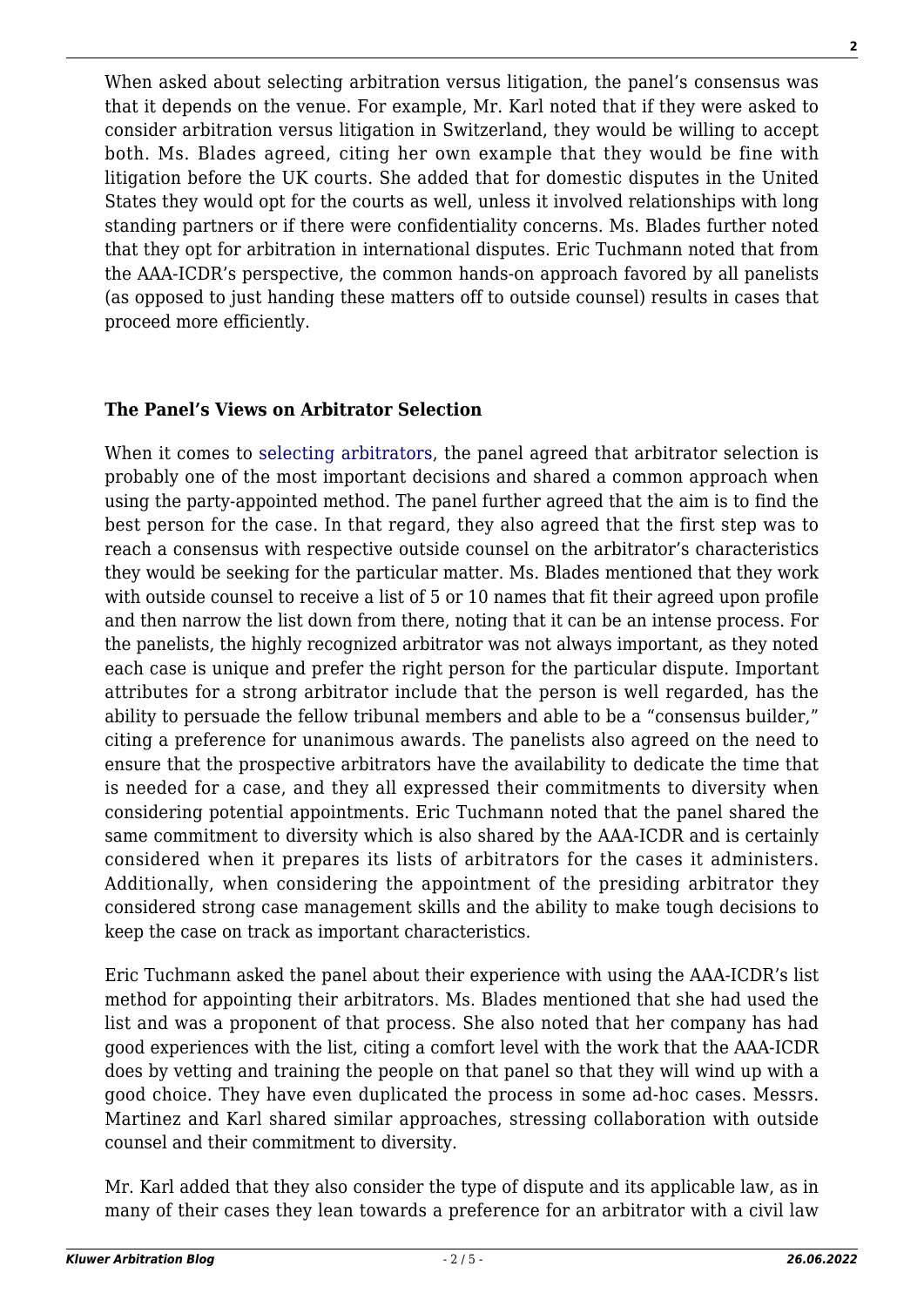background who will focus more on the documents, less discovery, and arguably less hearing days.

# **The Panel's Views on Using Mediation**

Mr. Martinez mentioned that he is always open to [mediation](https://www.kluwerarbitration.com/book-toc?title=International+and+Comparative+Mediation) and the early resolution of these cases before they may get to arbitration or litigation. He added that timing is important as, while it may work early on, it seems that mediation may be more effective if conducted after you have had some exchange of documents as you get closer to the hearing. Mr. Martinez noted that he believes mediation should always be encouraged but not a mandatory step. Mr. Tuchmann added that the AAA-ICDR's practice is to offer mediation in every case it administers, which is incorporated in its rules.

Mr. Karl stated that they were great supporters of mediation and that it should be included in the toolbox of processes used to resolve disputes. He also stressed that their outside counsel should consider mediation and be well versed in the process and its possibilities. Mr. Karl was in favor of including mediation in its arbitration agreements as a mandatory first step of their escalating clause, citing that if it's not included in the arbitration agreement, it is difficult to get the parties to agree to mediate once the dispute has arisen. Mr. Tuchmann noted that the AAA-ICDR rules contemplate that mediation can be conducted concurrently with the arbitration so as to avoid delay. Ms. Blades also expressed support for the use of mediation, noting that she sees it being used more often domestically in the United States. Ms. Blades prefers that it would be optional but believes it would be used more often internationally if arbitrators suggest its use to the parties at the appropriate time (including reminding the parties of its use prior to the hearing).

Mr. Karl also noted that mediation offers another advantage, in that parties most often overestimate their case's strength and may not fully appreciate weaknesses in their position. Parties and their counsel are trained to think of their legal rights and while working with their team and outside counsel they all may be reinforcing their version of reality (i.e., confirmation bias). This dynamic may also be happening with opposing counsel and that diminishes possible opportunities for early settlement. Mr. Karl said that participating in mediation may result in a reassessment of the parties' respective views and result in an early settlement.

## **Selecting New York as a Seat or Venue**

Since the webinar was taking place during New York Arbitration Week, Mr. Tuchmann asked the panel for their views in selecting New York as a venue for litigation or arbitration.

Mr. Martinez mentioned that historically they opted for United States' courts to resolve domestic disputes and include contract terms providing for the application of New York law when agreeing to a New York juridical forum. He has had good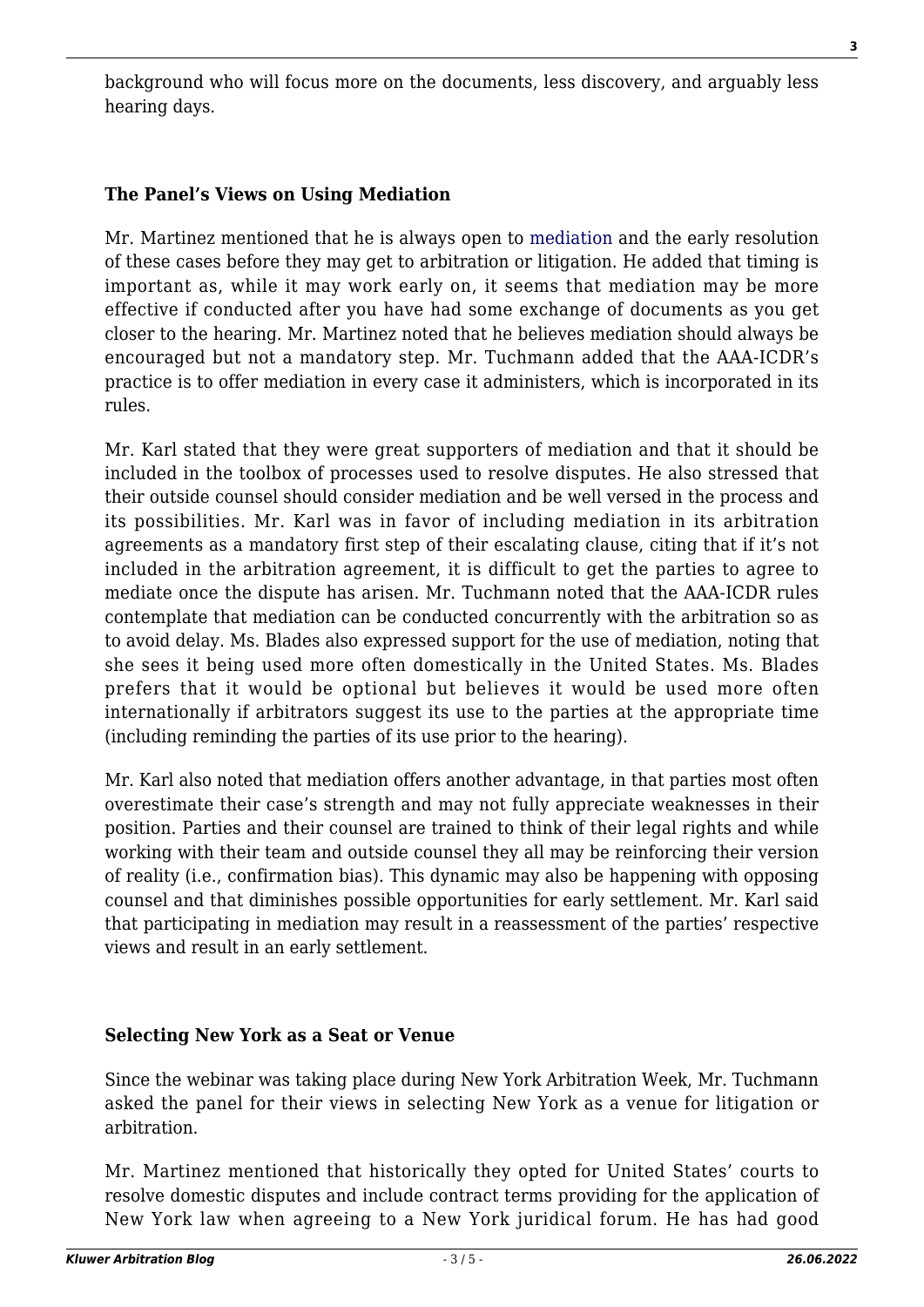experiences with New York state courts' specialized commercial division, noting that the judges were sophisticated and provided well-reasoned decisions fairly quickly. In terms of arbitration, he stated that his company has found New York as a fine venue, although cites that the costs of arbitration can be high (which is true of many of the often used arbitral hubs, such as Geneva and London). Ms. Blades generally agreed, adding that if your contract has New York law, New York is a great option as a seat. Ms. Blades stressed the importance of selecting the right seat for their arbitrations and it was a part of the arbitration agreement that they would insist on more so than other issues, as the choice of the seat is so important because the courts at the seat will have supervisory jurisdiction over the arbitration.

Mr. Karl noted that New York like other major cities (for example Geneva) has highquality lawyers and arbitrators and a quality process. Mr. Karl noted that if you are participating in a domestic US arbitration it could be more expensive, as you may have depositions, more witness testimony, the potential for more discovery, and more hearing days consistent with the common law practice. Mr. Karl expressed a preference for an international arbitration proceeding which he noted could also be conducted in New York as well by the agreement of the parties.

## **The COVID-19 Impact on International Arbitration**

The panel generally agreed that they were seeing fewer disputes during the pandemic and that there was a focus on trying to resolve disputes faster and on quicker business terms. They added that if one good thing could be said about the COVID experience it is that there has been a leap forward in the use of technology in international arbitration. The increased use of virtual hearings is here to stay, including in some hybrid capacities for case management and procedural conferences. They have also added the possibility of more settlement conferences conducted when the possibility may arise without the travel costs and the logistical challenges. We now have more options for our international arbitrations.

The recording of this program can be accessed [here](https://www.icdr.org/index.php/young-and-international).

## *Recordings for all New York Arbitration Week 2020 events are available [here](https://nyarbitrationweek.com/new-york-arbitration-week-2020-video-recordings/), and Kluwer Arbitration Blog's full coverage is available [here.](http://arbitrationblog.kluwerarbitration.com/category/new-york-arbitration-week/)*

*To make sure you do not miss out on regular updates from the Kluwer Arbitration Blog, please subscribe [here](http://arbitrationblog.kluwerarbitration.com/newsletter/). To submit a proposal for a blog post, please consult our [Editorial Guidelines.](http://arbitrationblog.kluwerarbitration.com/editorial-guidelines/)*